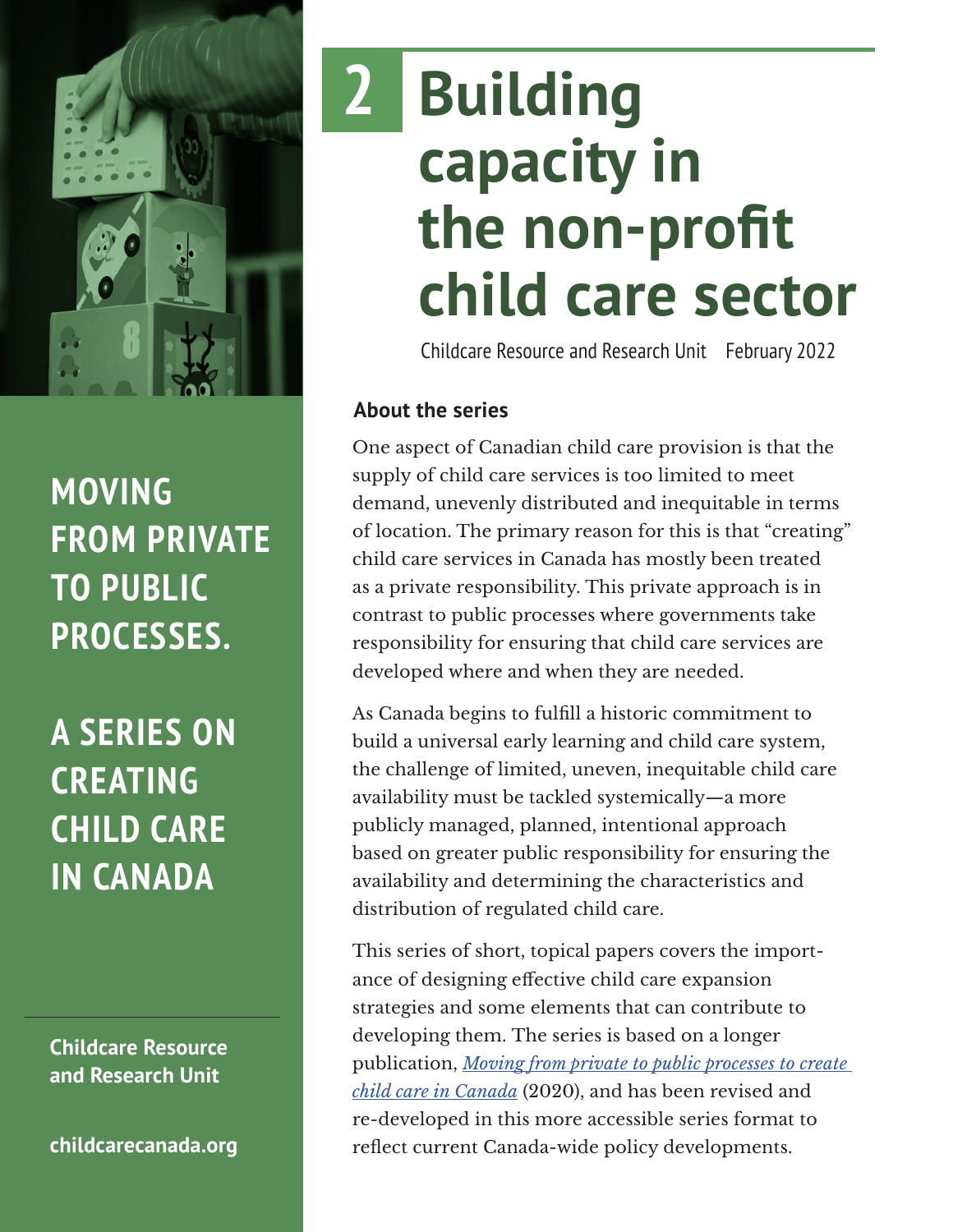#### **What's the issue?**

Not-for-profit child care, which has a long history in Canada, is today the main ownership form of child care centres and family child care agencies. Although there are some notable exceptions, child care provided by non-profit organizations tends to be relatively small scale despite growing prevalence of multi-site child care operations. The most recent available data about their characteristics, which are from 2013, show 58% of non-profit centres were operated by an organization that ran only one centre; median centre size was 50 spaces, with the largest centre included licensed for 180 spaces (Flanagan, Beach, & Varmuza, 2013).

Volunteer boards of directors assume legal, financial and sometimes administrative responsibility for the non-profit child care services so many families and children rely on. These volunteer-led services especially smaller operations — have limited resources and capacity for dealing with the range of tasks and responsibilities required, sometimes in the face of shifts in government funding or crises such as the COVID-19 pandemic. Thus, the non-profit child care sector's capacity to maintain or expand services has limitations that create barriers to building sufficient child care availability. But the reality is that without a publicly funded, more publicly managed child care system, even well-resourced voluntary non-profit services will struggle. With this in mind, this paper explores elements of building the non-profit sector's capacity to play a significant role in expanding child care services.

## *What is non-profit child care?*

The non-profit sector is composed of non-profit corporations, co-operative organizations and charitable organizations. A non-profit corporation is generally established to provide services or products that will benefit or improve the community. It must then strive to bring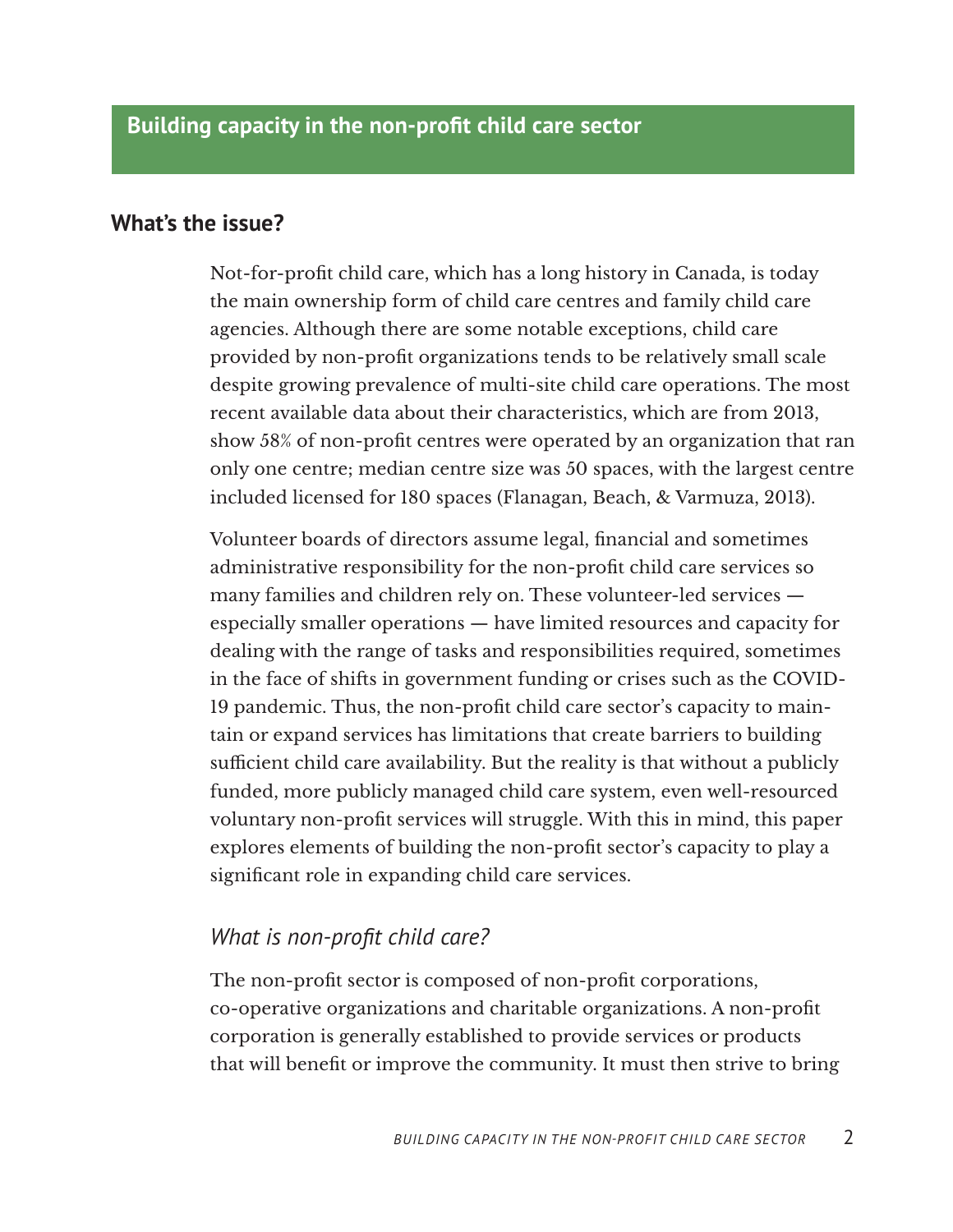in sufficient resources to support the service (FedDev Ontario Small Business Services, 2020). Resources may include human resources (paid staff and/or volunteers) and funding, which may include grants from governments, contributions from individuals or organizations and/or fees-for-service such as parent fees.

In local communities across Canada, parents have often come together to form a non-profit group to start a child care centre. Non-profit parentlead child care programs—in common with community-lead and larger, voluntary child care organizations—share a number of characteristics, roles and responsibilities. With respect to child care, a non-profit corporation is led by a volunteer board of directors who undertake the wide variety of tasks required to obtain a license to operate child care. These include: hiring staff, finding appropriate space, outreach to parents and fundraising including finding and applying for any public funding that may be available. As the non-profit child care board is responsible for balancing the centre's books, it charges fees to parents to enable the organization—as the employer of the child care staff—to pay the expenses of the child care operation (staff salaries, as well as rent/ mortgage, utilities, food, program supplies etc). Legally, any surplus funds that exceed the cost of operation must be held by the non-profit organization to be used to further its stated purposes.

The non-profit child care volunteer board is legally accountable to its members (which may or may not include parents), to funders, to regulations and, in some cases, to other community organizations. The board of directors holds the license to operate the centre and is legally liable for decisions about service, policy and administration. Usually the board assigns responsibility to the centre director for daily operations. Centre directors exercise leadership daily through these decisions consistent with board approval. To the degree that the board reflects the parentusers and the community, it is a concrete mechanism by which centres are accountable to their constituents.

Non-profit child care, like for-profit child care, is private, not public. The non-profit board of directors is responsible for making decisions about who uses the child care, what the program is, or to close it down if they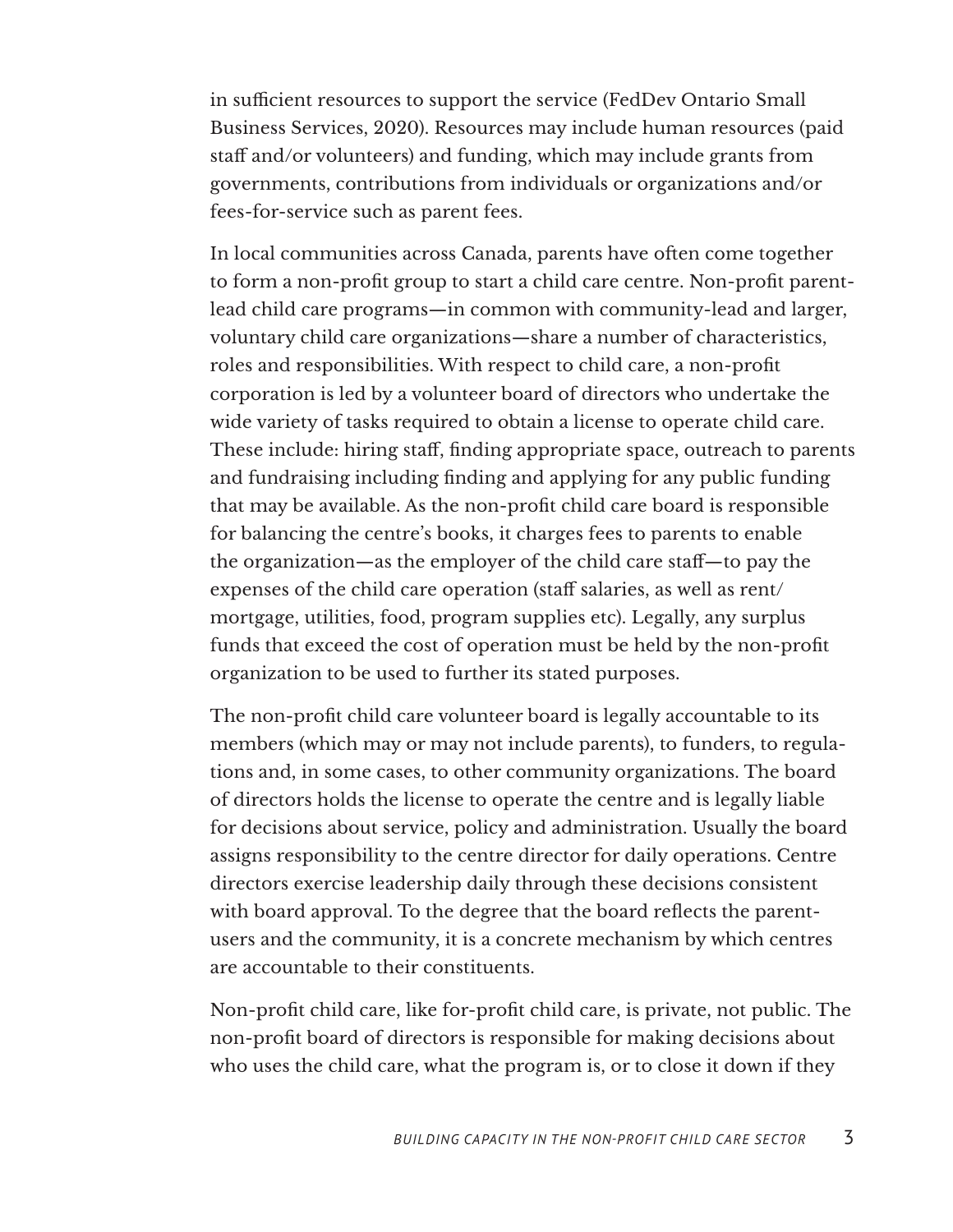so choose, as the collective owners. In addition, they are responsible financially and legally. Non-profit organizations are formal, legal entities that must conform to identified rules and/or regulations (e.g., name search, articles of incorporation, by-laws) that are set out in legislation. Non-profit child care can be set up as federal or provincial non-profit corporations. Non-profit child care organizations tend to operate in one province and often choose to incorporate in that province.

## *Child care cooperatives*

A child care program can be established as a cooperative or "co-op" which has the purpose of meeting the collective needs of its members in contrast to the maximization of profit, although co-ops can be non-profit or for-profit. Generally child care programs incorporated as co-ops are non-profit cooperatives (Ontario Cooperatives Association, 2010).

## *Non-profit child care as a registered charity*

Non-profit organizations have the option to try to register as a charity. To do this, the organization must apply to the Canada Revenue Agency and demonstrate that its purpose(s) meets specified criteria such as the advancement of education and poverty relief. Among differences from other non-profit (non charitable) organizations, charitable organizations may issue tax receipts, receive donations from other charities and donors and be exempt from charging HST for many services. Some non-profit child care organizations are registered as charities and must comply with CRA regulations and file additional reports to CRA on an annual basis.

## **What's the context?**

In Canada, the community-based voluntary sector is the dominant player in Canada's mixed child care economy today but this is a fairly recent development. Charitable and religious organizations were the first to develop child care-like services in Canada in the mid-19th century. After World War II and through the 1950s and 60s, full time child care and part time nursery schools—especially for-profits— grew; according to federal government data, in the late 1960s, more than 75% of the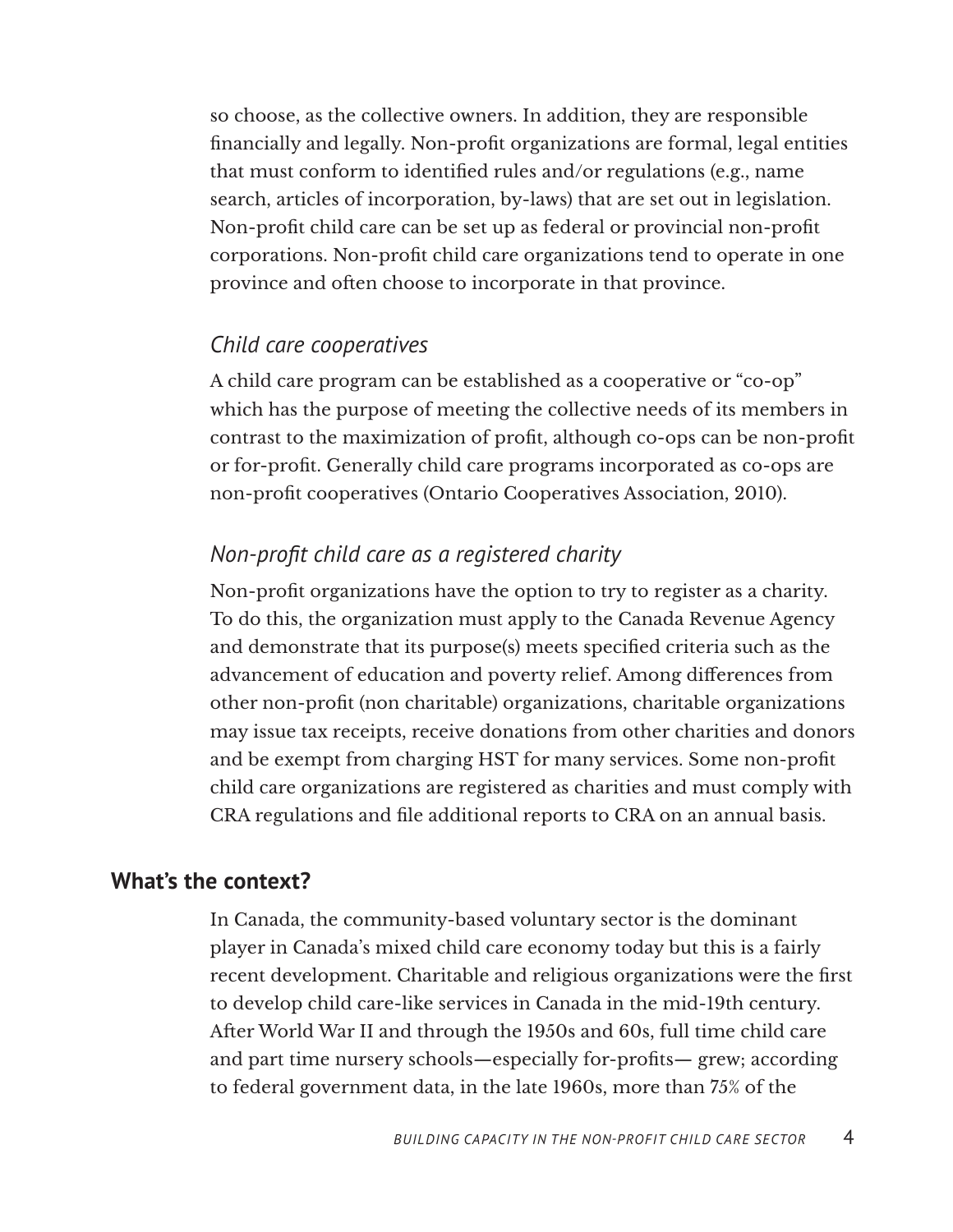regulated spaces in Canada were operated on a for-profit basis (Human Resources Development Canada, 1995). In 1966 the introduction of Canada's national welfare program, the Canada Assistance Plan (CAP) and its federal-provincial cost-sharing provisions strengthened development of non-profit child care. CAP's provisions required funds to be targeted to families "in need" or "likely to become in need"; most provinces accessed CAP funds under the requirement that cost-shared funds be used only for regulated public or non-profit child care (Friendly, 1994). CAP and another federal program of the 1960s and 1970s, Local Initiatives Projects, which enabled creation of many parent- and community-initiated non-profit child care programs, laid the groundwork for today's large non-profit child care sector.

Susan Prentice (2006) argues that the non-profit "third sector", has taken up the void created by the lack of publicly operated child care in Canada. Traditionally, the main roles of governments have been to license programs, provide public funding for fee subsidies for eligible families and contribute varying levels of operating funds for programs. In this child care model, the gender dimension of the sector is significant: women disproportionately volunteer time and/or expertise in managing child care at the board level in addition to carrying the load at home (Prentice, 2006).

The dominance of the private non-profit sector in Canada is in clear contrast to the family-supportive policies of the Nordic countries where non-profit child care and some for-profit child care has been encouraged or permitted primarily as a supplement to widespread provision of publicly operated child care. In Sweden, for example, municipally operated child care forms the majority of provision, with 15% reported as "non-public". Of the non-public child care, most is non-profit, with parent cooperatives reported as providing 45% and churches another 20% (Nordfeldt, Larsson & Skondal, 2013).

But the tasks of parents or volunteers in a cooperative or any other non-profit forms of child care would be quite different in a country with a publicly funded child care system than in Canada. Child care in Sweden, for example, including private operations, are publicly funded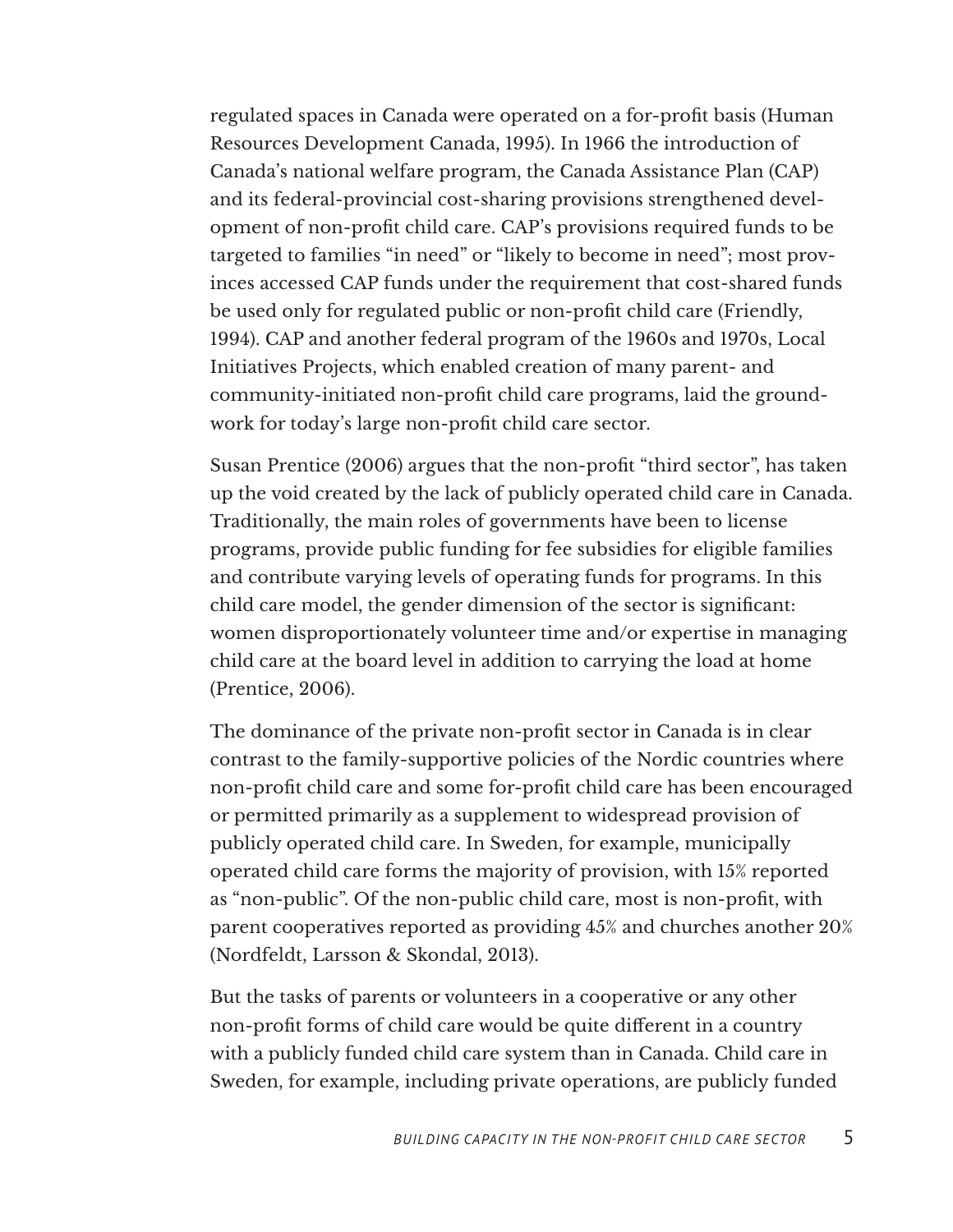and much more publicly managed than in Canada (for example, fees are set by government and staff wages are set by collective agreements). Therefore, many roles and responsibilities assigned to volunteers in Canadian non-profit child care are not part of volunteers' tasks in Sweden. This would be the case in other countries with well developed, publicly funded and managed child care systems, such Norway where non-public (non-municipal) child care including cooperatives, churches, women's organizations and entrepreneurs have come to play a larger role over time as the demand for child care has grown. In some countries with substantial public child care provision, non-public services may be operated by religious organizations or to provide particular pedagogical approaches. The case study in this series on child care in Norway describes this.

#### **What's the current state?**

Today non-profit child care is the main mode of delivery in Canada as a whole by far: 72% of centre-based spaces, although for-profit provision has been increasing especially in some provinces/territories. (Friendly, Vickerson, Mohamed, Rothman & Nguyen, 2021). However, the proportion of child care centre spaces that are non-profit varies widely by provinces/territories from 100% in Nunavut and NWT, and 98% in Saskatchewan to 30% in Newfoundland and Labrador.



FIGURE 1 Percent of child care spaces that are for not-for-profit by province/territory (2019)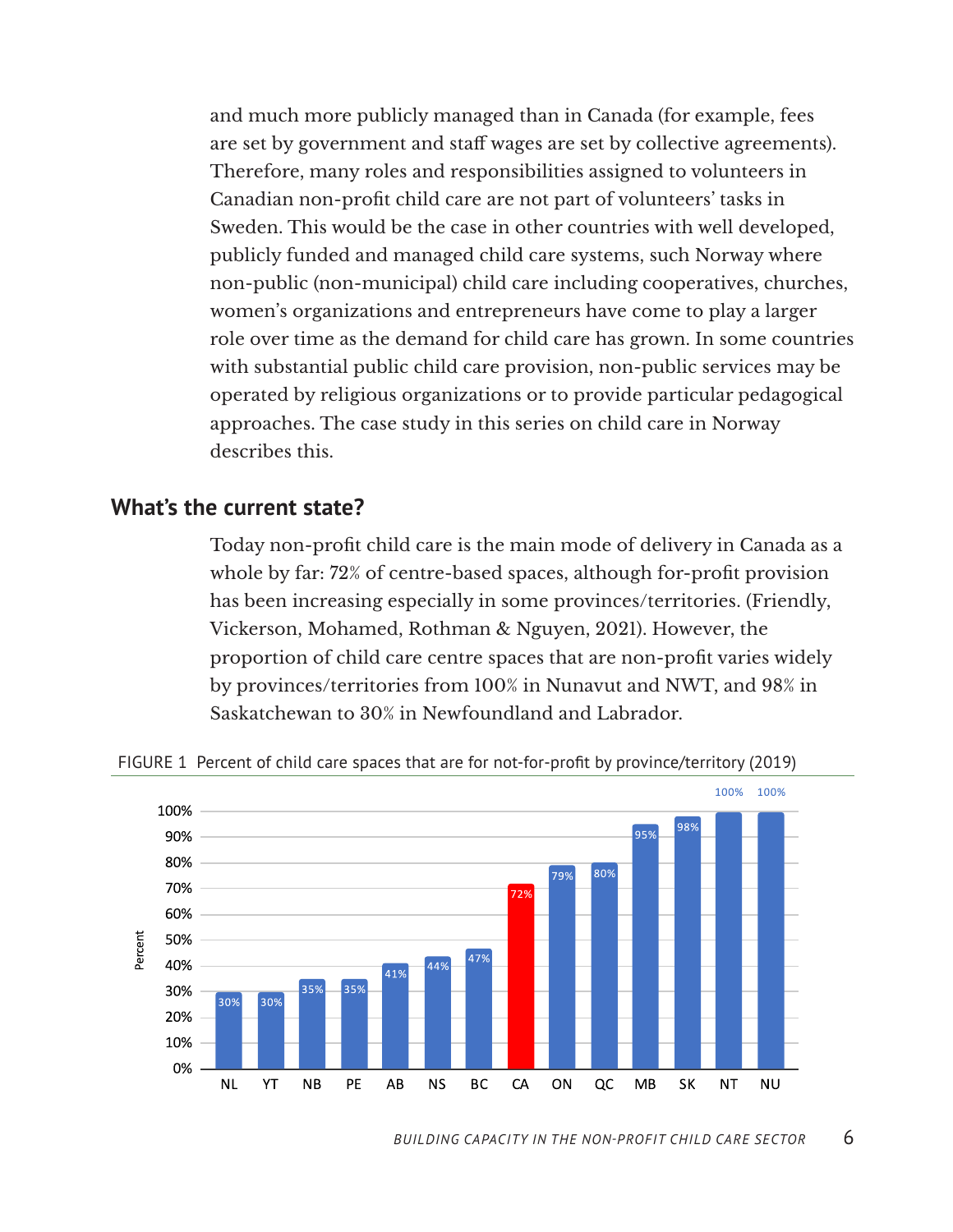The most current data on characteristics of the non-profit child care sector come from a survey of 1,100 licensed, full day child care programs serving children 0 – 6 years across Canada (Flanagan, Beach & Varmuza, 2013). Some key insights of this research include:

- Median non-profit centre size was 50 spaces; the largest centre in the sample was licensed for 180 spaces;
- 58% of non-profit centres were run by an organization operating only one child care centre;
- 42% of centres were run by an organization operating more than one centre;
- 54.5% operated at least one program in addition to full-day child care for children 0-6;
- The median length of time a centre had been in operation was 20 years. 10% had been in operation for 37 years or more, and 10% had been in operation for less than three years;
- 27% of employers had increased the number of spaces they operated in the past three years, with a median increase of 19 spaces; 20.2% planned to increase the number of spaces within the next 3 years –from 3 to more than 75 spaces;
- 6.4% decreased their capacity by a median of six spaces;
- Within the next three years, 15.5% of the non-profits surveyed planned to open one or more additional centres and 18.5% plan to change the age groups they serve;

As the data show, non-profit child care operations were most often small to medium-sized organizations, and more than half operated only one centre. While these small organizations can engage easily with the parent-users and can quickly respond to their needs, they may have limited supervisory or administrative capacity to deal with financial, human resource, governance, physical plant and program-related issues. The supervisor in a small to medium centre of 50 children – even with the support of the volunteer board of directors – often has limited resources to carry out her multiple, complex tasks that resemble those of an elementary school principal, albeit on a smaller scale.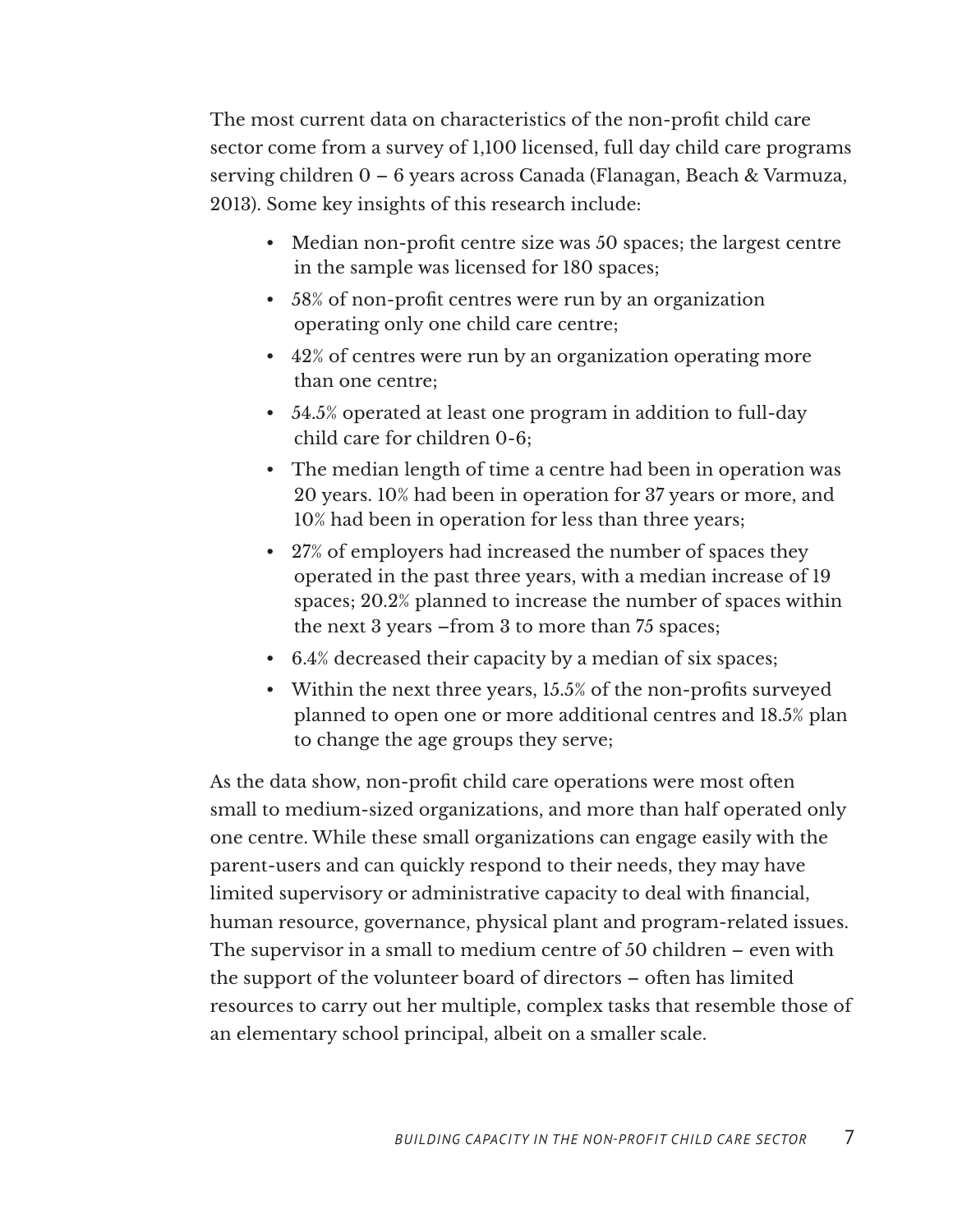In contrast, 42% of centres in the survey were part of organizations operating more than one centre – often described as "multi-site" child care programs— and more than half 54.5% of centres were also part of organizations operating at least one program (which could be another type of child care or another type of service) in addition to full-day child care for children 0-6. Both these organizational models are likely to have more human, physical and/or financial resources to draw upon than the single, stand-alone centre.

Multi-site child care organizations may be as modest as two to four centres in one local community under the aegis of one non-profit board or as large as the YMCA, which operates child care centres in many of its 44 member associations across Canada in 1,700 locations. In the Greater Toronto Area (GTA) alone, the [YMCA](https://ymcagta.org/child-care) operates more than 300 child care programs with 33,000 licensed spaces serving infants through school-age children. In a case study developed for a paper in this series on non-standard hours child care, the ability of the Greater Toronto YMCA to provide non-standard hours child care during the pandemic was attributed to the critical mass and substantial resources in the organization (as well as the generous public funding available to deliver the emergency child care services).

Family Day Care Services is another multi-site, multi service agency located in the Greater Toronto Area (GTA). It operates 57 centres for children 0-6 years in three of the municipal regions in the GTA, many school-age programs and regulated family child care, family support programs and child care at non-standard hours. Across a wide range of neighbourhoods, many of these programs are located in schools. It too has attributed its ability to offer hard-to-deliver night time care in part to the agency's size. Similarly, Ottawa's Andrew Fleck Children's Services, with 12 centre-based programs, a family child care agency, an Ontario EarlyON centre, short-term child care and other family services and Discovery Children's Centre in Winnipeg, a 140 space single site child care centre, identify the advantages of critical mass in having the capacity to deliver their services (Lero, Prentice, Friendly, Richardson & Fraser, 2019).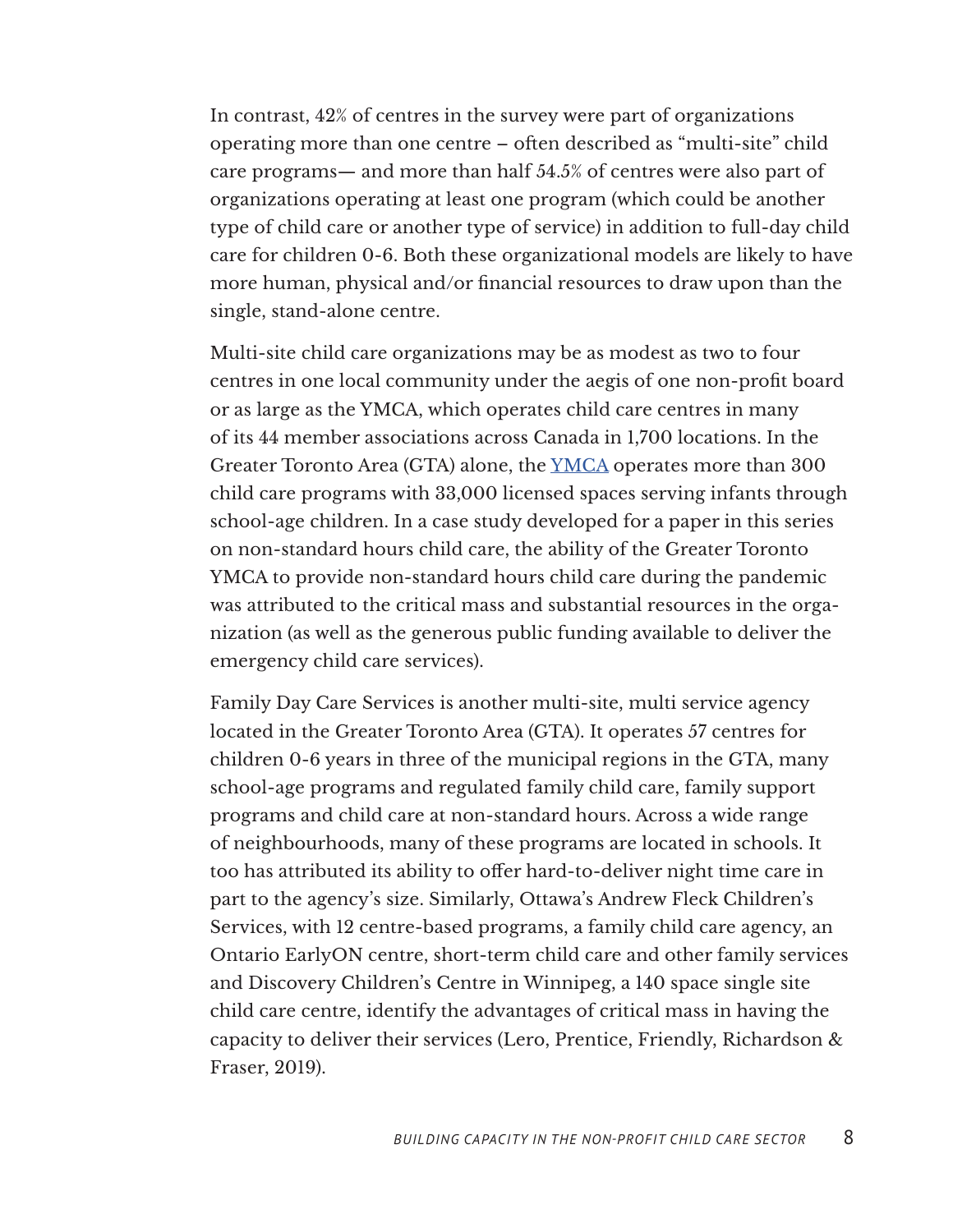## **What are the issues?**

These somewhat larger organizations are more likely to have the critical mass that enables them to respond nimbly and efficiently to ongoing challenges of staffing, funding, etc. and to deal handily with crises while continuing the day-to-day responsibilities of operating high quality programs. These organizations may also have more capacity to provide professional development and career laddering for staff. The capacity to maintain and expand child care services through small scale non-profit organizations is limited; a range of resources, especially financial and human, would need to be put in place to scale up the level of capacity needed to ensure sustainability.

However, sustained, substantial and predictable public funding is necessary to enable programs to plan and implement high quality services on an on-going basis while keeping parent fees at reasonable or low rates. Public funds should cover the bulk of operational costs, as they do in Quebec's non-profit centres de la petite enfance (CPE) sector, with affordable parent fees supplementing these operating funds. (See the recommendations of the [Quality Early Learning Network](https://familydaycare.com/wp-content/uploads/QELN-Solutions-2012.pdf) (QELN), a group of 18 large non-profit child care agencies (QELN, 2012)). Unfortunately, in many non-profit child care programs, public funding is either insufficient, unpredictable or both. These situations mean boards of directors must continually balance potential fee increases – which may drive parents away from the centre if they are too high – against staff wages and against labour-intensive, time-consuming and often not sufficiently lucrative fundraising.

The extent of "critical mass" is an important consideration in determining organizational capacity to deliver and expand high quality child care. Smaller non-profit child care organizations are particularly precarious because their size and scale makes it difficult to generate surplus funds that may be available to support the centre in cyclical or unexpected situations, such as the COVID-19 pandemic. Another important consideration is a small non-profit organization's capacity for governance. In a non-profit child care program, particularly in the areas of human resources and financial management, roles and functions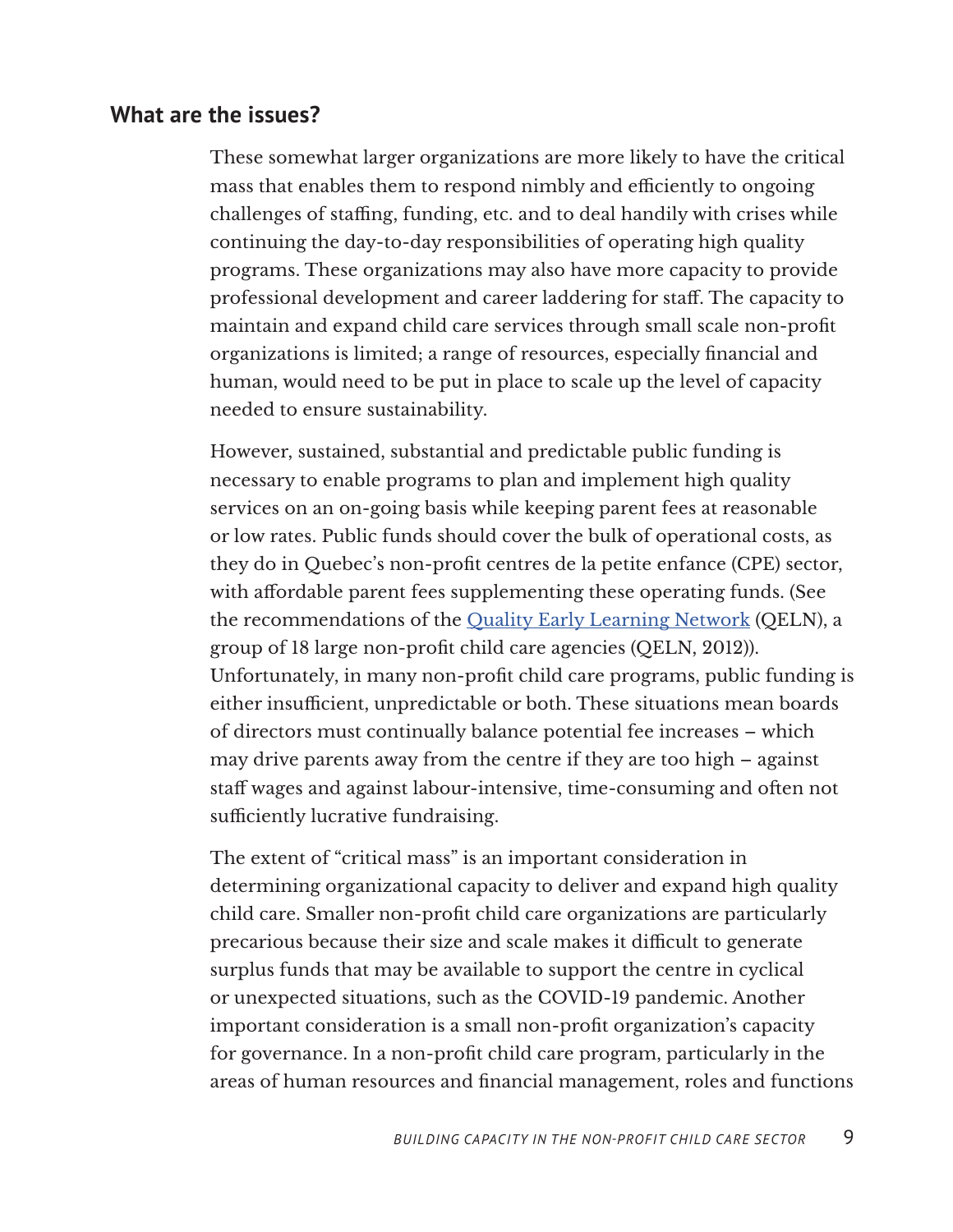often require special skills. Some communities, especially low income, newcomer or other vulnerable communities, may not have parents with the necessary time or skills to complete the tasks. If there are not enough volunteers with the skills, ability and/or time to carry out the task, then the organization may not be sustainable (Friendly, Doherty & Beach, 2006).

In scaling up child care capacity in Canada, it is expected that the non-profit sector will continue to play a significant role in delivering child care. There may be, for example, situations that preclude the operation of child care by a public body. Thus, in PEI, le commission scholaire de la langue française, the province-wide French school board, worked closely with the community to develop child care services in its French language schools because provincial legislation did not permit the school board to hold the child care license. In Ontario, where a high proportion of licensed child care centre spaces (63%) are located in publicly funded school buildings, the majority of these centre-based spaces (79%) are operated by non-profit organizations (Government of Ontario, 2019).

## **Can for-profit sector centres be converted to non-profit child care programs?**

In exploring options to expand the capacity of the non-profit sector, at times it has been suggested to develop initiatives to "convert" existing for-profit centres to non-profit organizations. This was shown to be more complex than many expected when Ontario took that direction in 1987. The provincial government created a conversion program as one way to implement its promise to develop child care as a "basic public service" over the long term and support growth in the non-profit sector. The Kapelos-Edwards study identified the key differences between non-profit and for-profit child care organizations and highlighted how each used different processes for budgeting, policy development and decision-making. The findings from their focus group sessions with for-profit child care owners and key informants in the child care sector concluded that, in general, the for-profit providers preferred not to convert to non-profit and were, in particular, not in favour of working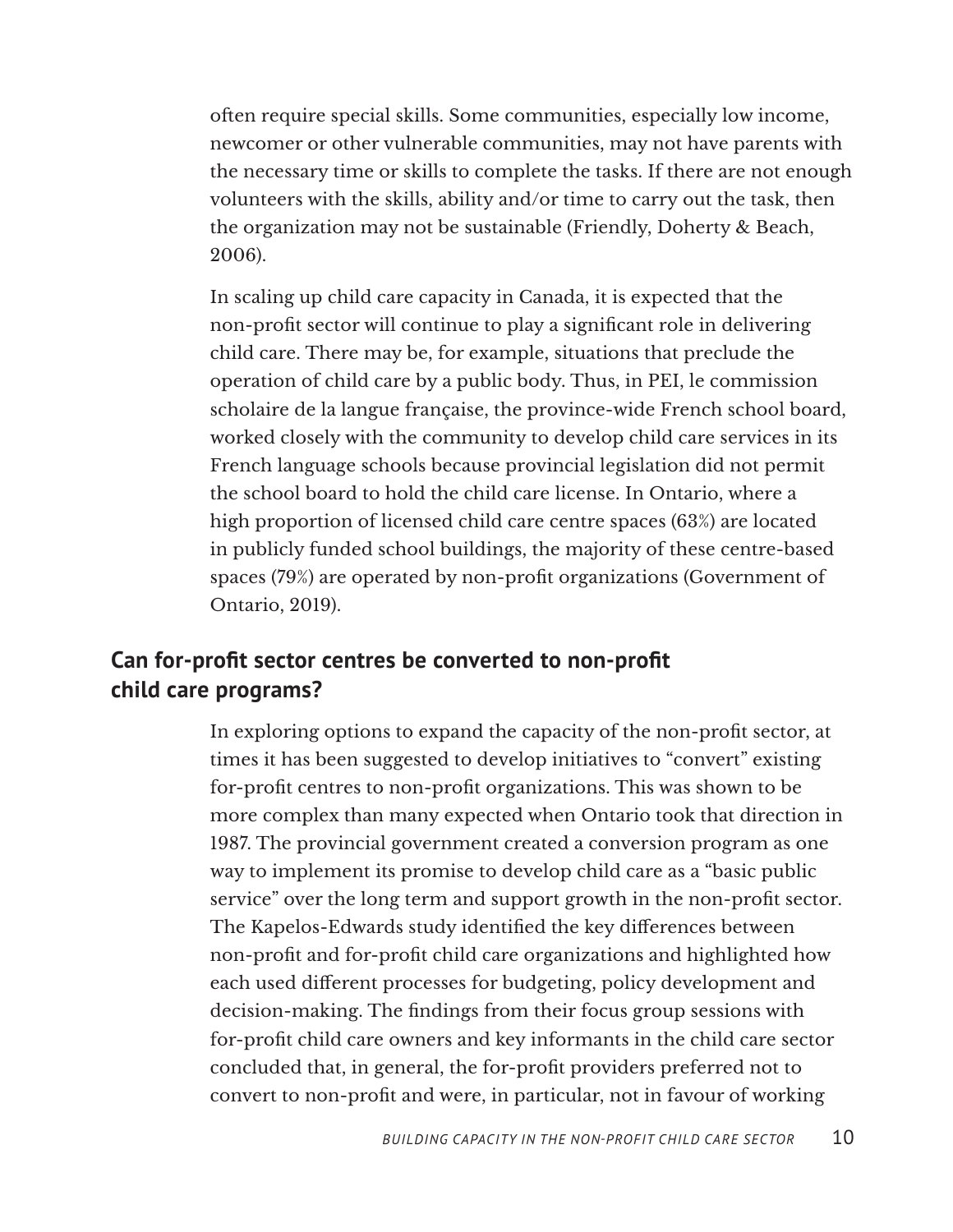for a non-profit board of directors, which would legally become the owner of their centre. They viewed conversion as bringing loss of control, opportunity, income, career and ownership. Those who would consider conversion identified that they would expect compensation for owned or leased property, equipment, reputation and profitability.

The report noted that key expert informants from the community were concerned about too-broad legal definitions of non-profit status that would allow previous commercial owners to dominate the new board of directors without a counter-balance of parents. The view was that it was too easy to liquidate the commercial child care centre and orchestrate the establishment of a non-profit organization that "masqueraded" as a community-based non-profit child care centre without the necessary accountability to the parent-users and/or community (Kapelos-Edwards Group, 1989).

## **Conclusion**

Community solutions such as scaling up the critical mass of the non-profit sector can strengthen its capacity and contribution to the the supply of child care services. In addition to bigger organizational capacity, adequate and sustained public funding and more public management are key to strengthening the capacity of the non-profit child care sector. The leadership and vision of policymakers, service providers and community members are needed to move from a marketbased approach to a publicly managed system of child care that serves the extensive unmet needs of Canadian families

As Canada moves into the implementation phase to put aspirations for a universal child care system in place, it is timely to think beyond the current arrangements in which each non-profit organization operating child care – as large as the Greater Toronto YMCA or as small as a single site parent cooperative – is responsible for its own governance, operations and financing. One of the basic premises of this paper series (elaborated in *[How child care services are created in Canada](https://childcarecanada.org/publications/other-publications/22/01/how-child-care-services-are-created-canada)*) is that the absence of sufficient public management structures to develop, expand and maintain child care services will be a barrier to building the universal child care system envisioned.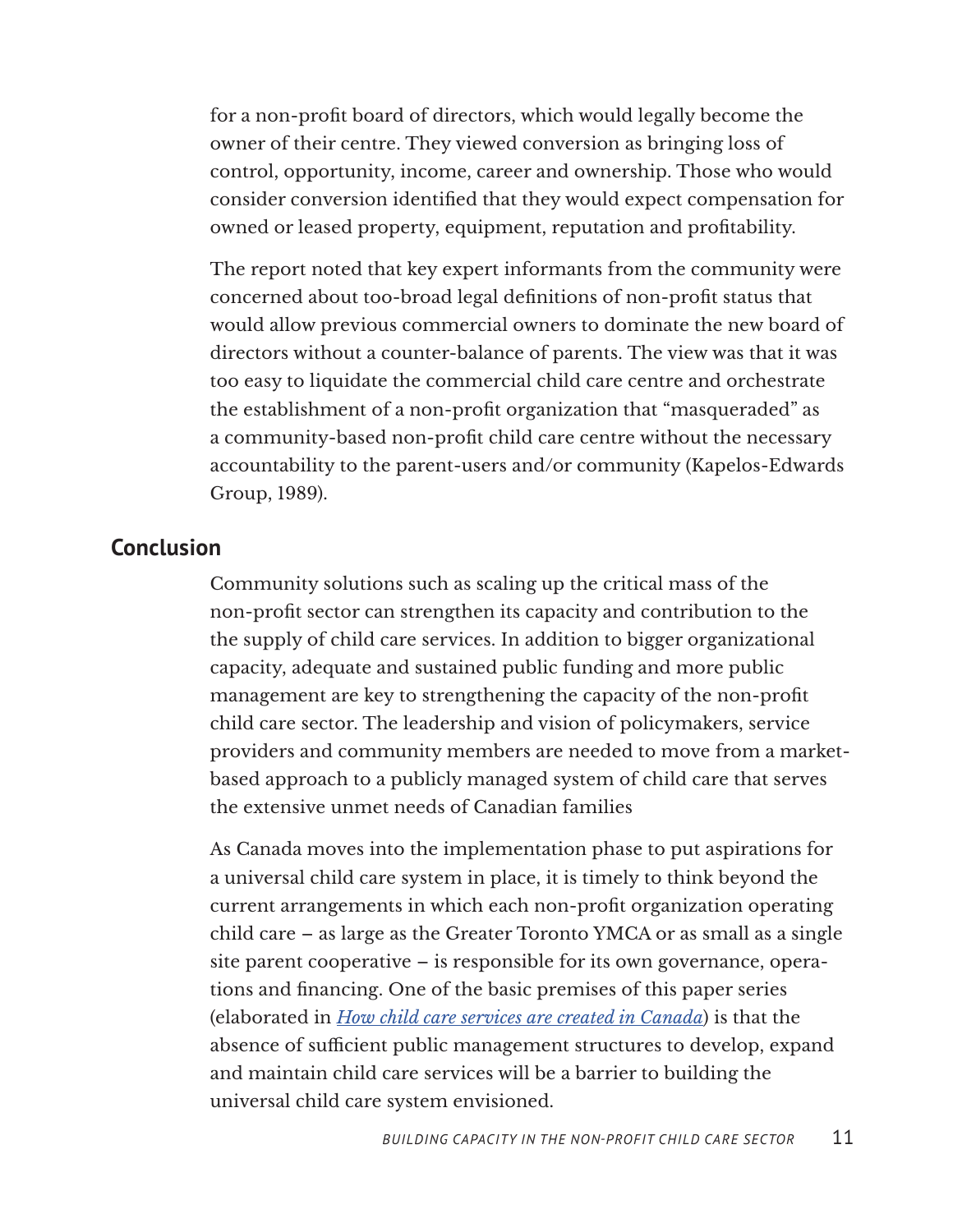A transformational shift away from treating child care as a private responsibility to a public responsibility needs to include innovative models of ensuring that the non-profit sector will have the capacity to continue to play a major role. One proposal for such a model was put forward in 2016 by the report of the Manitoba Commission on Early Learning and Child Care. The Commission proposed the establishment of legislated local Children's Councils, with representatives from education, community-based child care, parents and other key sectors. The five regional Councils, it was proposed, would become responsible for providing infrastructure, service planning and creation, professional support and manage many of the administrative functions now carried by non-profit centres themselves. Thus, the Manitoba's small non-profit centres would become a network linked and strengthened by public management and responsibility (Flanagan & Beach, 2016).

Although Manitoba did not enact this recommendation, Nova Scotia's 2022 Action Plan operationalizing the Canada-Nova Scotia Canada-wide Early Learning and Child Care Agreement set out the foundations of a related model for government support to enhance the non-profit child care sector's capacity. The Nova Scotia model is a new central organization set up by the provincial government to assume many of the supporting and administrative tasks traditionally carried out by individual centres themselves, such as wait lists, fee payments, admissions, and staff recruitment and retention. In the new context of a new funding formula with more public operational funding, set parent fees and a provincial wage grid, the new central organization will be in a key position to take on the task on planning and leading expansion of not-for-profit services (Child Care Now, 2022).

As Canada moves to realize the promises made in 2021 to build a universal child care system at last, the country's large and varied non-profit sector will undoubtedly play an important role. How robust that will be will depend on new ways of thinking about how to ensure that what the OECD, in its review of Canadian ECEC in 2003 called "A real strength in Canadian ECEC… the existence of community networks, and the vitality of the non-profit sector" (2004: 173) is well and appropriately supported to play its part.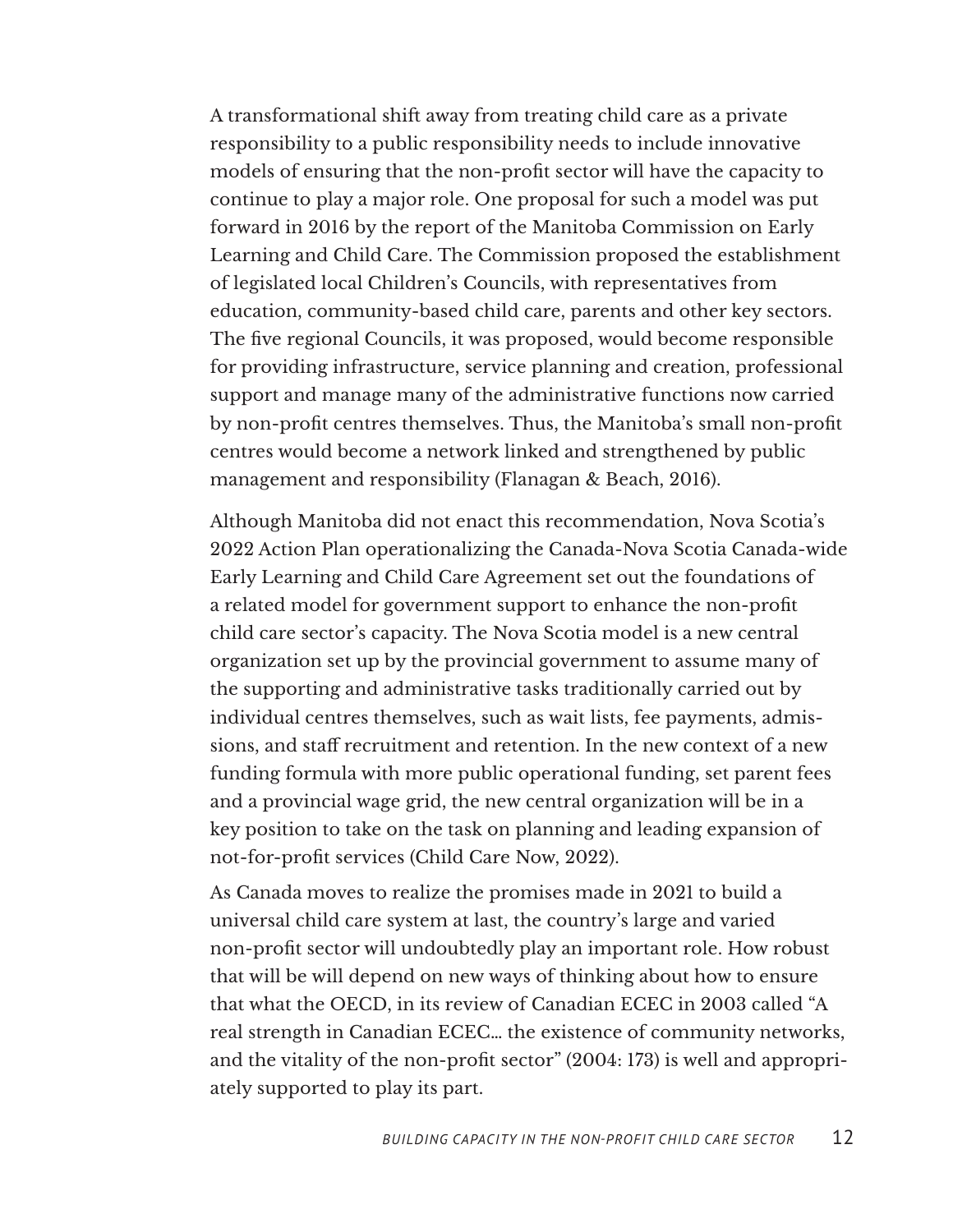## **Spotlights from accross Canada**

The following examples illustrate how achieving a "critical mass" in terms of size and human resources in a non-profit child care organization has made it possible to establish quality child care services where none had previously existed, to create good jobs in small communities and to sustain operational elements such as development of quality pedagogy, in-service training and professional development, which contribute to quality improvement.

## **Compass Early Learning and Care: Meeting the needs of towns and rural communities**

As a pedagogical leader in the province, Compass Early Learning and Care (CELC) in south/central Ontario has grown to serve more than 2,500 children, 0 – 12 years throughout Peterborough and the county of Peterborough, Durham Region and the City of Kawartha Lakes, three large suburban/rural regions east and north of the City of Toronto and south of Ottawa. Since its beginning in 1981 as a home child care agency, CELC has expanded to 35 programs that include a regulated family child care agency, full day and part day centre-based child care, and before- and after-school care. Most recently, five new programs have joined CELC: two small centres in Minden (population 6,000) serving infants, toddlers and preschool children, two school-age programs in schools in two different school boards, and a new centre in a new community. CELC serves a wide range of families, some of whom pay full fees and others who receive a child care fee subsidy.

With a high value on flexibility and team work and on the uniqueness of each child and family, each CELC program aims to meet the varying needs of parents. Hours of operations range from 6:30 am to 6:30 pm. Many of the organization's family child caregivers offer flexible hours of care.

A board of nine members operates as a policy board, offering expertise in parenting, business management, real estate and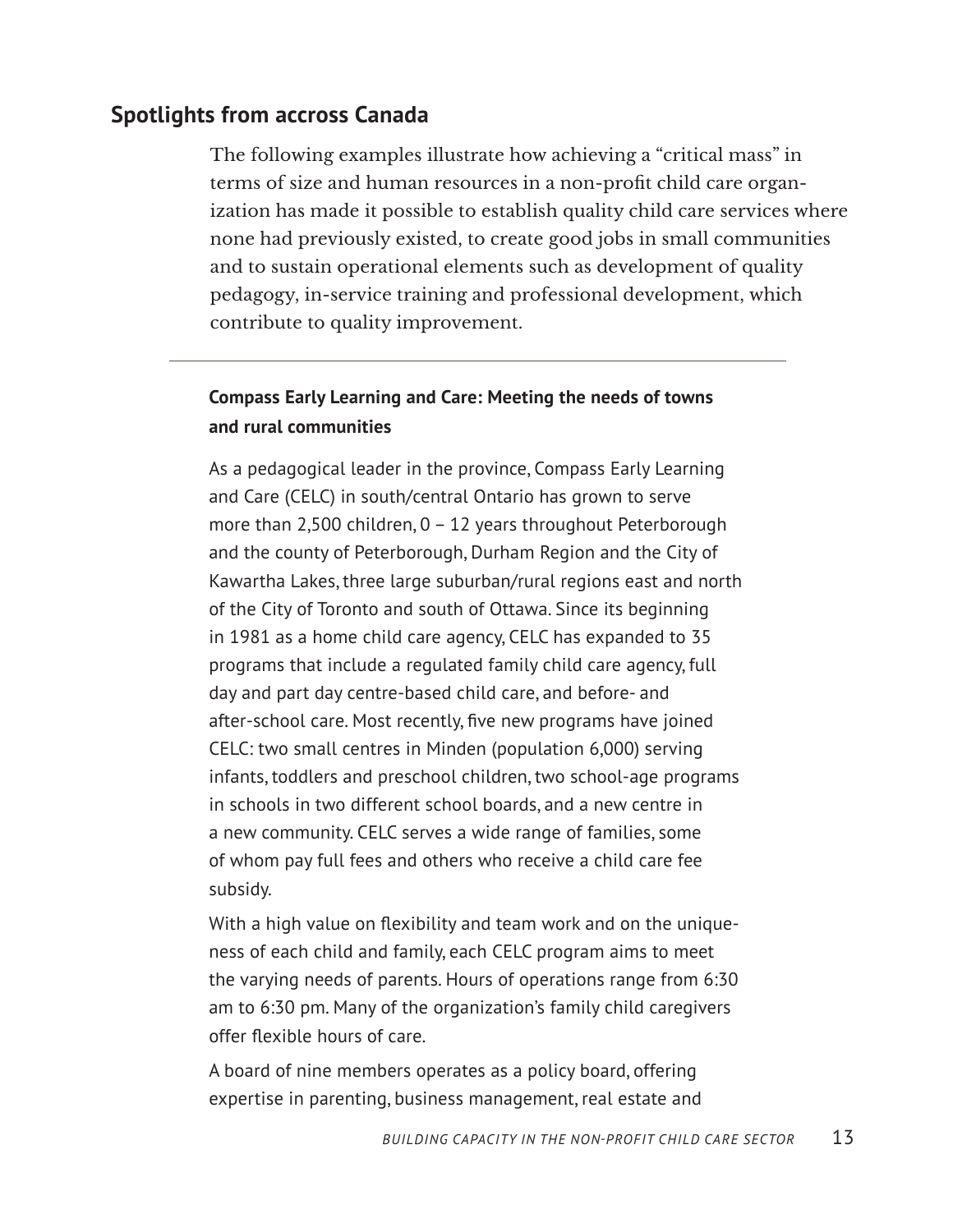property management, volunteer management and community development through three standing committees. As a registered charity, CELC reports regularly to CRA and can provide tax receipts to donors.

Its 2016 Strategic Plan includes the goal of developing community capacity, with the specific objective of seeking new funding opportunities to build capacity in local communities and to creatively expand home child care and centre-based programs in response to community need. CELC also intends to continue its recently established consulting practice in which they help other organizations to develop emergent curriculum.

CELC also participates actively in the broader child care sector through organizations including the Ontario Coalition for Better Child Care, Association for Early Childhood Education Ontario and the Home Child Care Association of Ontario.

## **L'association des centres de la petite enfance francophones de l'Île-du-Prince-Édouard (ACPEFÎPÉ)and le commission scholaire de la langue française**

In Prince Edward Island, the francophone community, along with the provincial child care officials, worked with the province-wide francophone school board to establish a new non-profit organization that currently holds the license, oversees and operates five of the six francophone Early Years Centres (EYCs) located in the francophone schools across the province. $1$ 

Established in 2015, the Association for Francophone Early Years Centres of Prince Edward Island, (ACPEFÎPÉ) was created to meet the needs of the francophone community. The board of directors includes two representatives of the francophone school board and regional parent representation. The association provides infrastructure and administrative support to the five centres including holding the licenses and employing staff.

<sup>1</sup> Early Years Centres in PEI are provincially designated centres that are operationally funded and follow a number of required processes such as a fee cap, a provincial salary scale and other requirements.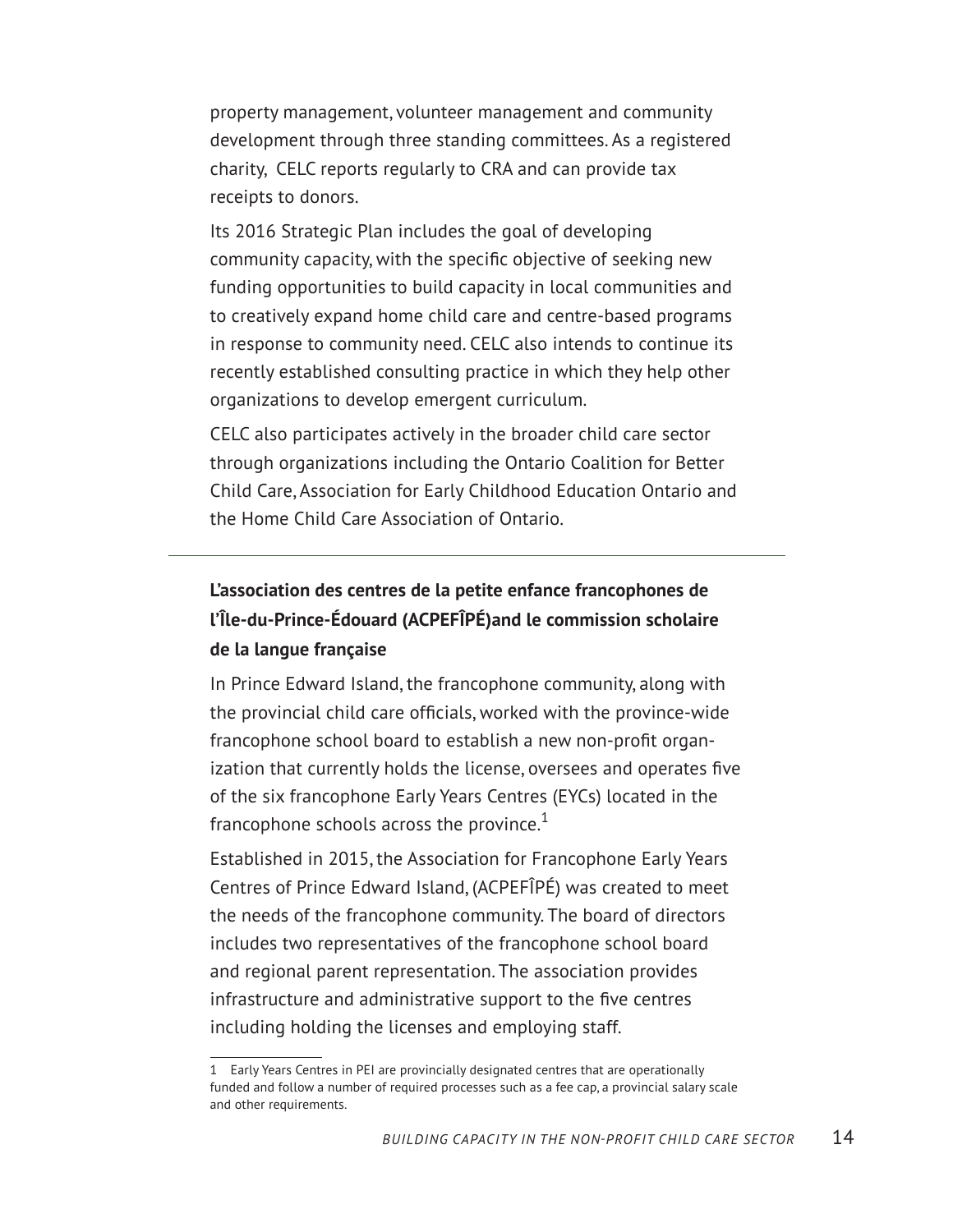Like other child care programs, the francophone centres face significant challenges in attracting and retaining trained early childhood educators. To meet their needs for bilingual early childhood educators, ACPEFÎPÉ has taken a creative, proactive approach to recruitment. In 2017, 2018, and 2019 they travelled to Paris and Brussels to participate in outreach efforts to attract skilled early childhood educators to PEI. ACPEFÎPÉ was pleased to add more than 20 new educators from Europe to its staff and plans to continue this recruitment strategy. They also partnered with the local francophone college and provincial government to provide post-secondary education programs for free in return for service contracts in the francophone centres. This initiative will add nine new educators to the sector.

#### **Vancouver Society of Children's Centres: Integrating planning, development and operation of child care in the Downtown Peninsula of Vancouver**

The City of Vancouver's long-standing commitment to improving access to high quality non-profit child care for its residents underpins its robust policies and programs that include facilitating building child care centres through the land use planning process and financial support for the operation of child care programs. In 1994, following City Council's recommendation, a new non-profit society, Vancouver Society of Children's Centres, or VSOCC, was established with the sole purpose of operating the emerging city-owned and/or facilitated child care facilities in the Downtown Peninsula. Council established a long-standing relationship with VSOCC and has provided an annual grant toward the cost of administration. In the following year, VSOCC opened its first centre in Library Square, the new central Vancouver library (Beach, Bertrand, Michal &Tougas, 2004).

Over the past twenty-five years VSOCC has grown to be the largest single-purpose organization providing non-profit child care and related family programs in the City of Vancouver and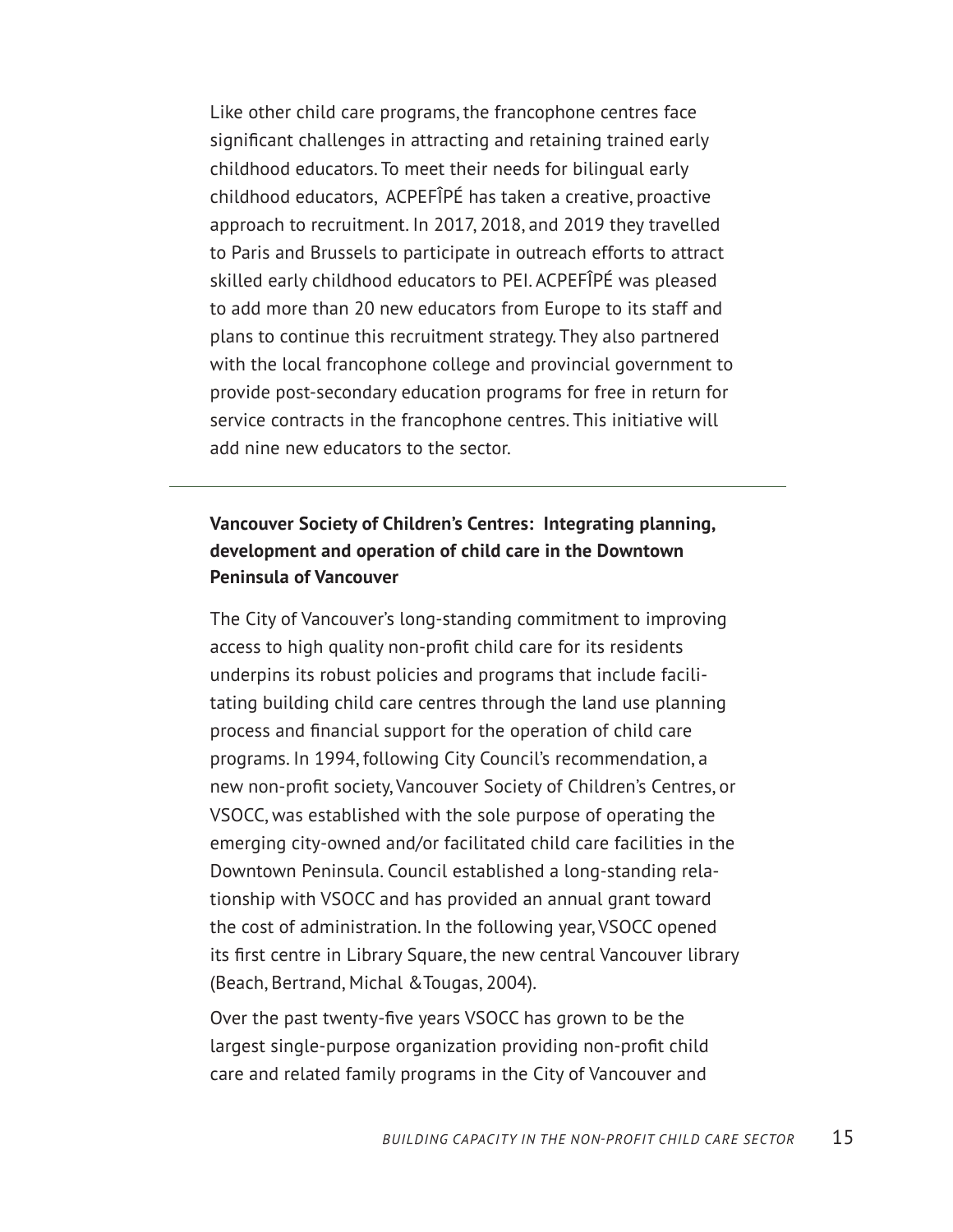one of the largest providers of infant and toddler care in western Canada. It operates 772 spaces for children 0 – 12 years in 33 programs in 16 locations.

VSOCC attributes its success to their 250+ staff including educators and centre support teams who "... are professionally educated, tremendously devoted, committed to lifelong learning and determined to create unique and wonderful learning experiences for children" (Vancouver Society of Children's Centres, 2019). VSOCC works diligently to create an enviable workplace where educators earn better than average wages, professional development is provided, and well-being and safety are highly valued. The non-profit society's revenue includes 79.4% from parent fees and 18% from grants; 87.1% of expenses goes to staff salaries and benefits.

The City-VSOCC collaboration has been fruitful. As the ongoing development of central Vancouver produces new child care facilities, VSOCC has acquired expertise about the stages of the municipal development process and has become a knowledgeable resource which can assist in building capacity among other non-profit organizations. VSOCC's development of a start-up tool kit and its consultations with other organizations about issues such as design, policy development and lease negotiations have strengthened the implementation phase of the City's initiatives to increase access to child care services. In VSOCC's Strategic Plan for 2020 – 2023, priorities include growth and an interest in identifying opportunities to create additional child care spaces.

## **Morrow Avenue Child Care Programs for Families: Serving vulnerable Winnipeg families in partnership with neighbourhood schools and community organizations**

Meeting the needs of the St. Vital neighbourhood in Winnipeg has been a process of more than three decades that Morrow Avenue Child Care Programs for Families (MACCPF) has enthusiastically pursued. Once the first centre was operating successfully and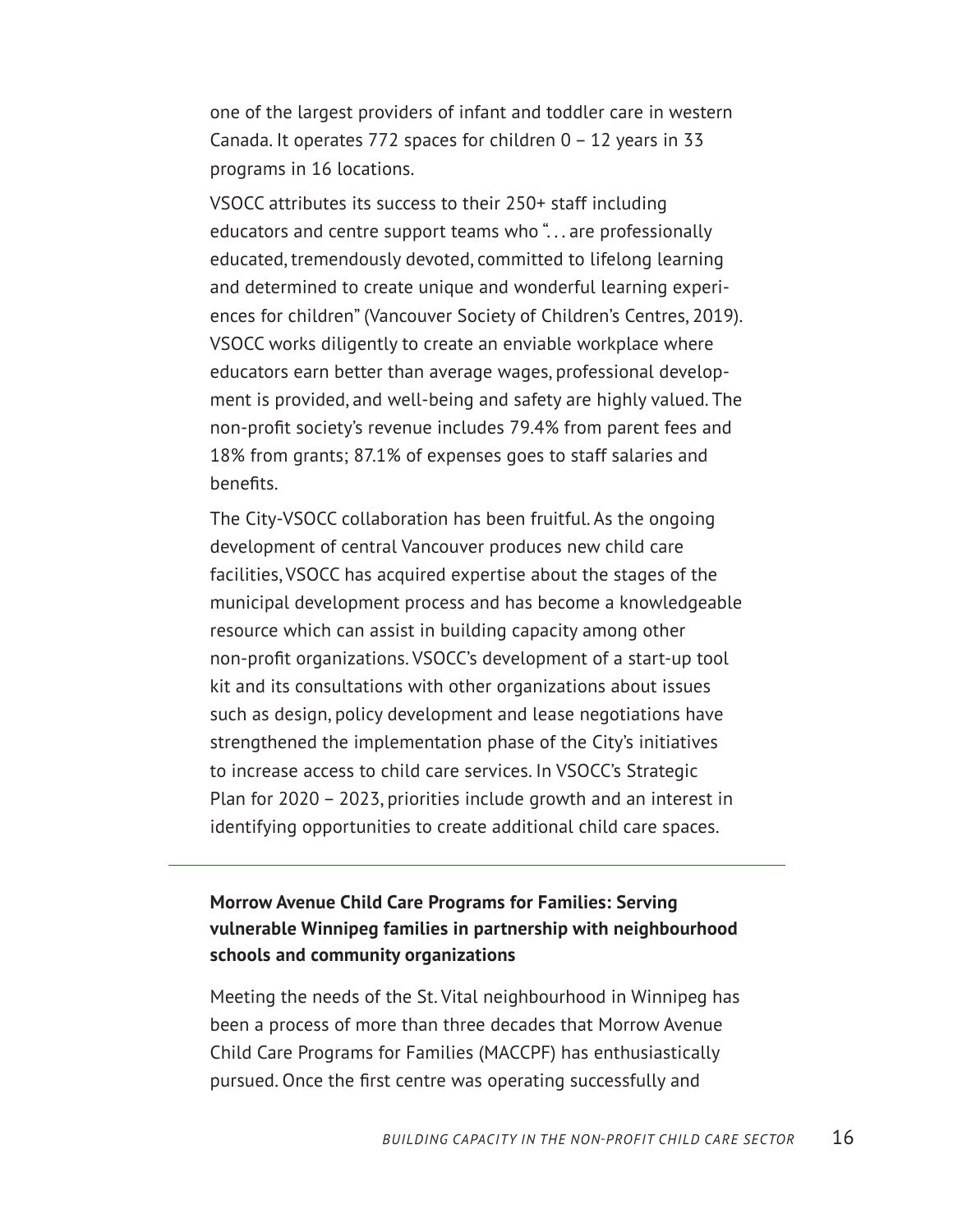supporting families in a school in the Louis Riel School Division, the school division asked MACCPF to open a second centre in another school. Although MACCPF had brought together the necessary resources and the space was available at nominal rent, it was difficult to obtain a license from provincial officials who viewed this expansion initiative as 'risky'. Having successfully established the two centres – a first for a non-profit organization in Manitoba in the early 90s— MACCPF went on to establish eight other programs that are within walking distance of each other.

Located in a largely upper middle class area, MACCPF has worked closely with the school division and other community partners to create centres that are well resourced and offer flexible programming to meet the needs of families with children 3 months– 12 years including some that need more intensive service. MACCPF offers an inclusive, multicultural environment with services available to children of all abilities. A priority for MACCPF is continued development of community partnerships and responsible fiscal management.

MACCPF is in the process of expanding its current capacity to serve 552 children and their families at the existing eight centres in schools and the two stand-alone centres, which received capital funding from the province. One of the centres is expanding in its existing location, increasing from 40 to 100 spaces in an unusual school space using two schools connected by a gymnasium. This space is being renovated to serve as a hub model which will operate in close coordination with a training program for parents and other community services. Red River College will provide specialized training for staff and within the hub, there will be on-site programs for parents. This integrated approach to providing high quality child care services in close partnership with family support services is the result of a long-term commitment to this service model that was eventually recognized and funded at a substantial level by the province after many years of advocacy.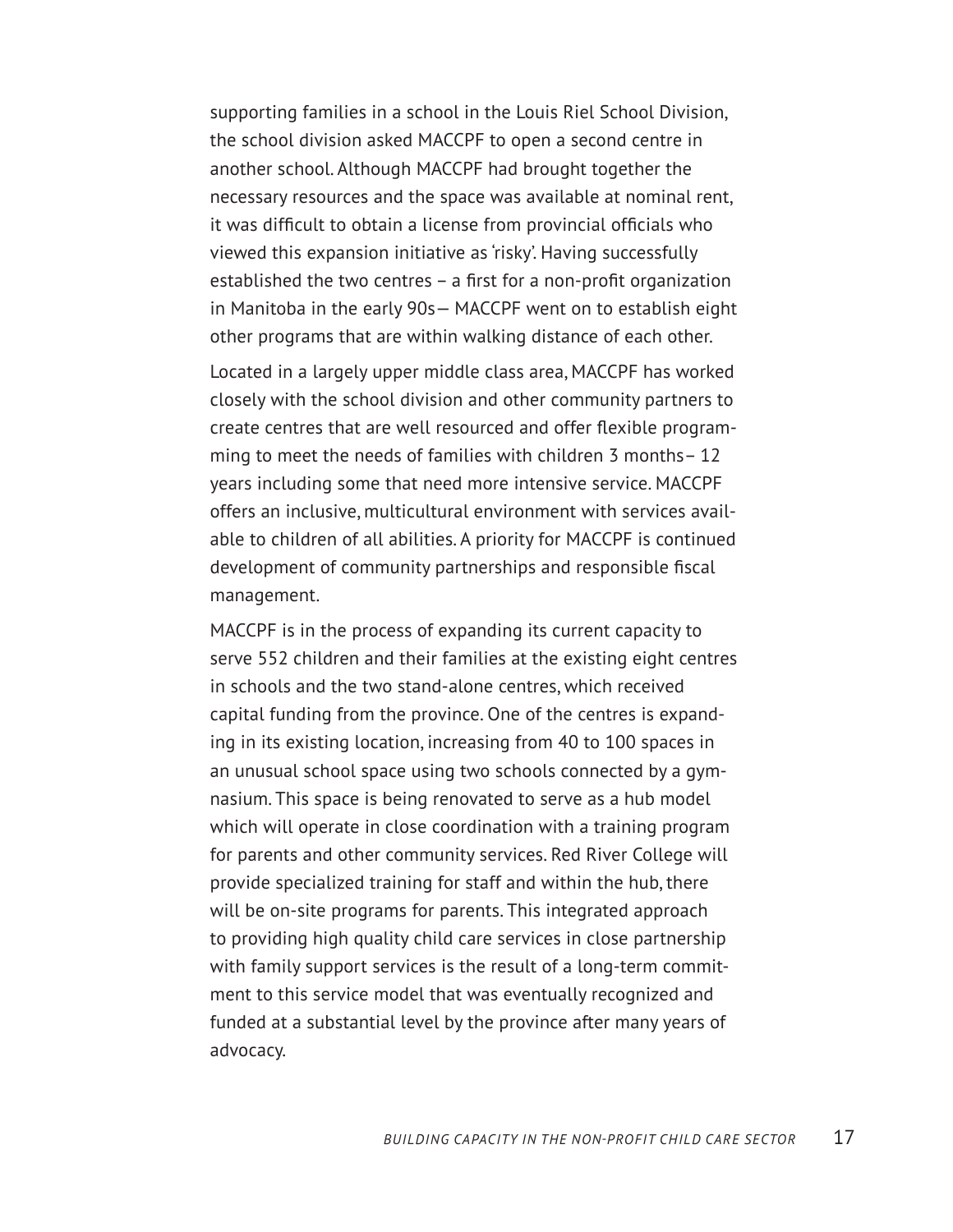MACCPF credits its community partnerships, in particular a long-standing one with the Louis Riel School Division, its effective organizational structure and strong financial management as key factors in its sustained service to the St. Vital community. The Executive Director who has led MACCPF since shortly after its inception says that the centres share ECE staff and resources among themselves and that bulk purchases help to keep costs down. Fundraising is limited to two events per year which involve parents. The intent is not so much about raising funds but more about involving parents in the centre.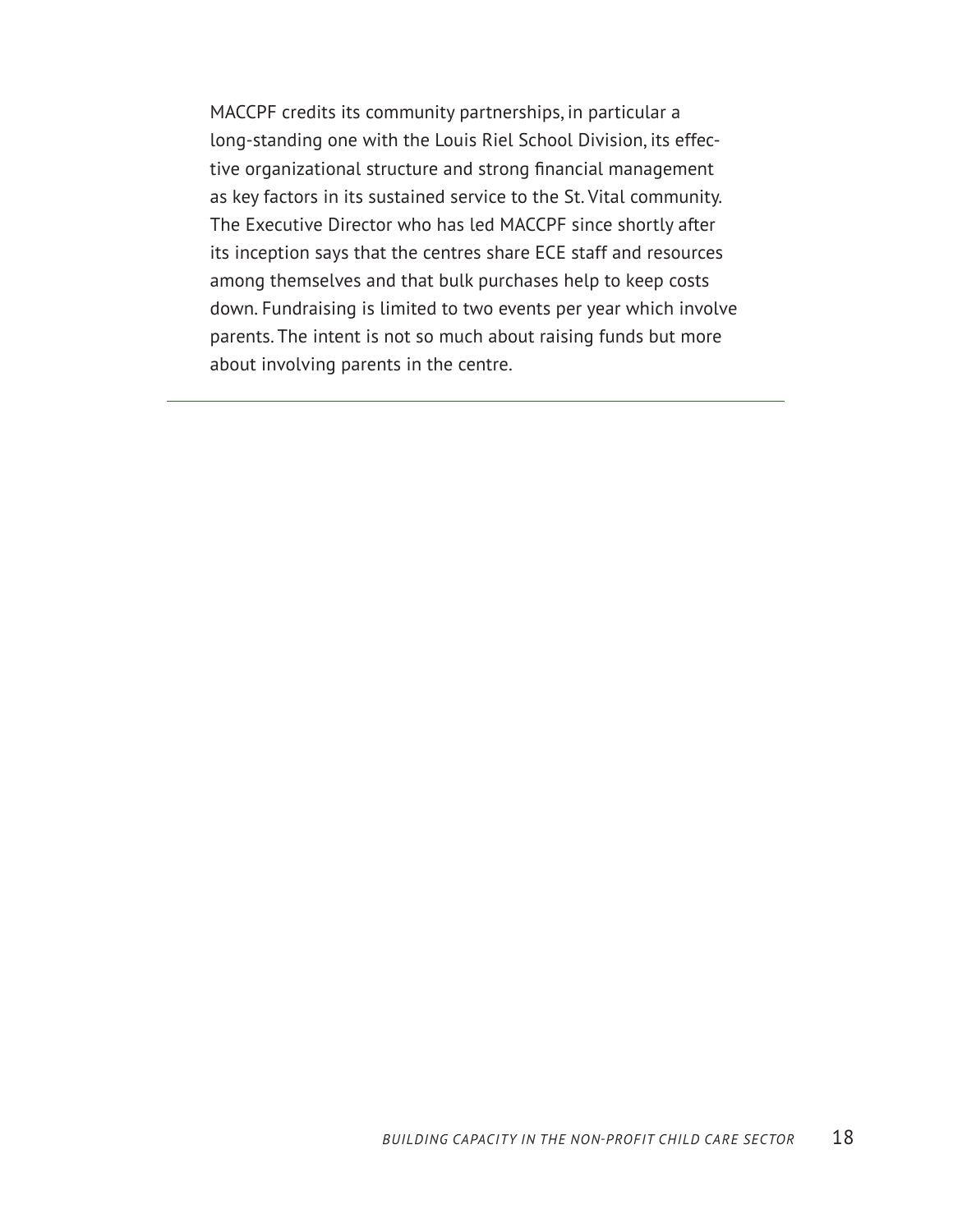#### **References**

- Beach, J., Bertrand., J., Michal, D., Tougas, J. (2004). *Working for change: Canada's child care workforce*. Child Care Human Resources Sector Council. [https://](https://www.ccsc-cssge.ca/projects-publications/completed-projects/labour-market-update) [www.ccsc-cssge.ca/projects-publications/completed-projects/labour-mar](https://www.ccsc-cssge.ca/projects-publications/completed-projects/labour-market-update)[ket-update](https://www.ccsc-cssge.ca/projects-publications/completed-projects/labour-market-update)
- Child Care Now. (2022). Nova Scotia's plan to transform early learning and child care in the province. [https://timeforchildcare.ca/2022/01/19/nova-scotias](https://timeforchildcare.ca/2022/01/19/nova-scotias-plan/)[plan/](https://timeforchildcare.ca/2022/01/19/nova-scotias-plan/)
- Federal Development Ontario Small Business Services. (2020). Not-for-Profit Guide. <https://sbs-spe.feddevontario.canada.ca/en>
- Flanagan, K., Beach, J. & Varmuza, P. (2013). *You Bet We Still Care! A survey of centre-based early childhood education and care in Canada: Highlights report*. Child Care Human Resources Sector Council. [http://www.ccsc-cssge.](http://www.ccsc-cssge.ca/projects-publications/current-projects/employer-employee-workforce-survey) [ca/projects-publications/current-projects/employer-employee-work](http://www.ccsc-cssge.ca/projects-publications/current-projects/employer-employee-workforce-survey)[force-survey](http://www.ccsc-cssge.ca/projects-publications/current-projects/employer-employee-workforce-survey)
- Friendly, M. (1994). *Child care policy in Canada: Putting the pieces together*. Addison-Wesley.
- Friendly, M., Doherty., G., Beach, J. (2006). *Quality by design: What do we know about quality in early learning and child care, and what do we think?* Childcare Resource and Research Unit. [https://www.childcarecanada.org/sites/](https://www.childcarecanada.org/sites/default/files/QbD_LiteratureReview.pdf) [default/files/QbD\\_LiteratureReview.pdf](https://www.childcarecanada.org/sites/default/files/QbD_LiteratureReview.pdf)
- Friendly, M., Vickerson, R., Mohamed, S. S., Rothman, L. & Nguyen, N. T. (2021). *Risky business: Child care ownership in Canada past, present and future*. Childcare Resource and Research Unit. [https://childcarecanada.org/](https://childcarecanada.org/publications/occasional-paper-series/21/06/risky-business-child-care-own) [publications/occasional-paper-series/21/06/risky-business-child-care](https://childcarecanada.org/publications/occasional-paper-series/21/06/risky-business-child-care-own)[ownership-canada-past-present](https://childcarecanada.org/publications/occasional-paper-series/21/06/risky-business-child-care-own)
- Flanagan, K. & Beach, J. (2016). Final report: Manitoba Early Learning and Child Care Commission. Kathleen Flanagan and Assiciates Inc. [https://www.gov.](https://www.gov.mb.ca/fs/childcare/childcare_news/pubs/final_report.pdf) [mb.ca/fs/childcare/childcare\\_news/pubs/final\\_report.pdf](https://www.gov.mb.ca/fs/childcare/childcare_news/pubs/final_report.pdf)
- Government of Ontario (2019). *Ontario's early years and child care annual report 2019*. [https://www.ontario.ca/page/ontarios-early-years-and-child-care](https://www.ontario.ca/page/ontarios-early-years-and-child-care-annual-report-2019)[annual-report-2019](https://www.ontario.ca/page/ontarios-early-years-and-child-care-annual-report-2019)
- Kapelos-Edwards Group. (1989) *Child care conversions incentives study: Background report*. Ministry of Community and Social Services. [print]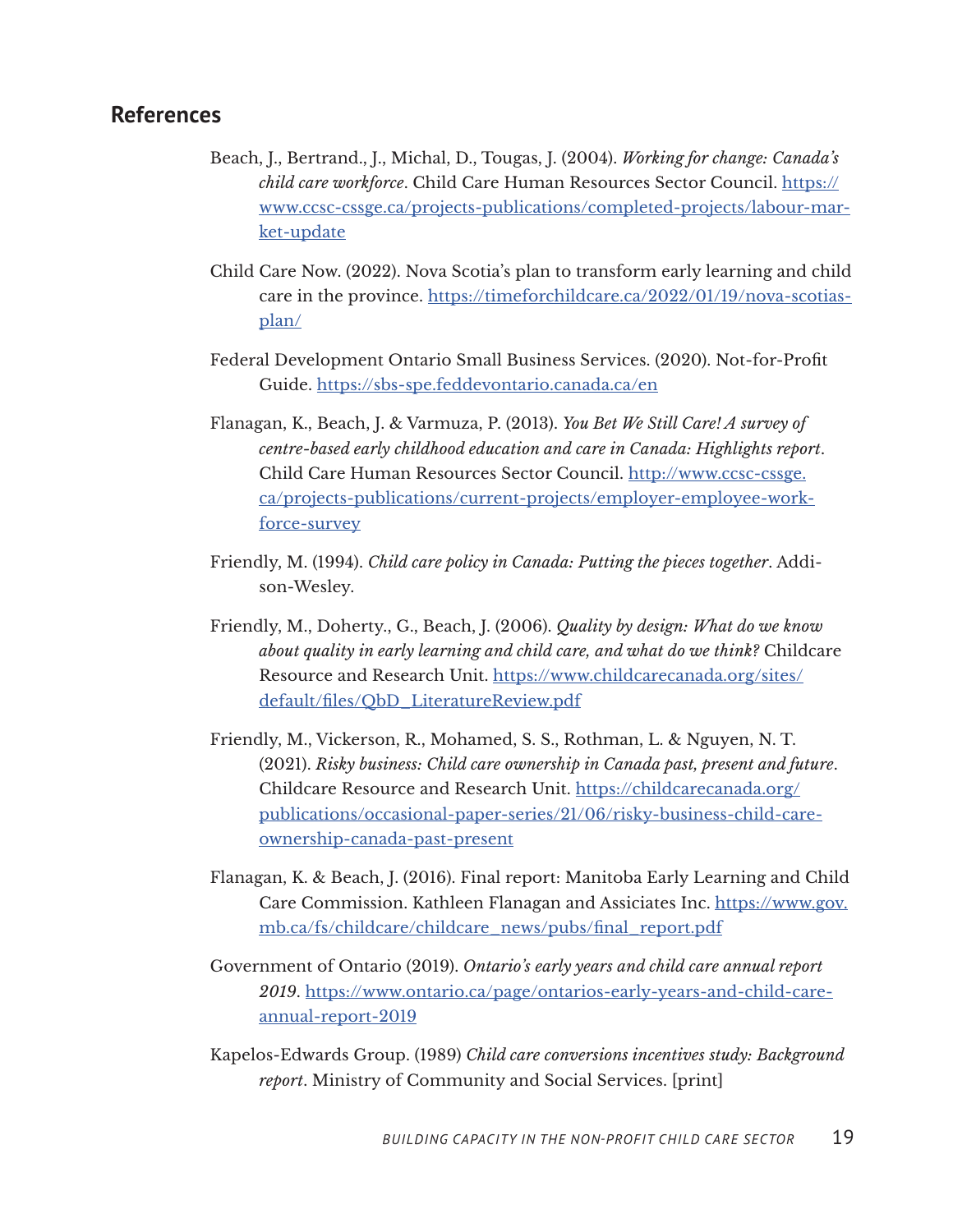- Lero, D. S., Prentice, S., Friendly, M., Richardson, B., & Fraser, L. (2019). *Non-standard work and child care in Canada: A challenge for parents, policy makers, and child care provision*. Childcare Resource and Research Unit and University of Guelph. [https://childcarecanada.org/publications/](https://childcarecanada.org/publications/other-publications/21/06/non-standard-work-and-child-care-c) [other-publications/21/06/non-standard-work-and-child-care-canada](https://childcarecanada.org/publications/other-publications/21/06/non-standard-work-and-child-care-c)[challenge-parents](https://childcarecanada.org/publications/other-publications/21/06/non-standard-work-and-child-care-c)
- Human Resources Development Canada. (1995). *A review of the major findings of the national day care study 1995 and 1996*. [print]
- Nordfeldt, M., Larsson, O., & Sköndal, E. (2011). *Local welfare in Sweden: Housing, employment and child care*. [https://pdfs.semanticscholar.org/1116/](https://pdfs.semanticscholar.org/1116/c4b0fda930d73bf50b7b92e3a7ed7f6be606.pdf) [c4b0fda930d73bf50b7b92e3a7ed7f6be606.pdf](https://pdfs.semanticscholar.org/1116/c4b0fda930d73bf50b7b92e3a7ed7f6be606.pdf)
- Ontario Cooperatives Association. (2010). *Starting a childcare co-operative: A guidebook*. [https://ontario.coop/sites/default/files/Childcare%20Co-op%20](https://ontario.coop/sites/default/files/Childcare%20Co-op%20Development%20Template%20New%20logo.pdf) [Development%20Template%20New%20logo.pdf](https://ontario.coop/sites/default/files/Childcare%20Co-op%20Development%20Template%20New%20logo.pdf)
- Organisation for Economic Co-operation and Development. (2004). *Thematic review Canada Country Note*. OECD Publishing. [https://www.oecd.org/](https://www.oecd.org/canada/33850725.pdf) [canada/33850725.pdf](https://www.oecd.org/canada/33850725.pdf)
- Prentice, S. (2006). Child care, co-production and the third sector in Canada. *Public Management Review*. 8:4, 521-536. [https://doi.](https://doi.org/10.1080/14719030601022890) [org/10.1080/14719030601022890](https://doi.org/10.1080/14719030601022890)
- Quality Early Learning Network. (2012). How the Ontario government can rescue and ensure the viability and quality of the province's child care system. [https://familydaycare.com/wp-content/uploads/QELN-Solu](https://familydaycare.com/wp-content/uploads/QELN-Solutions-2012.pdf)[tions-2012.pdf](https://familydaycare.com/wp-content/uploads/QELN-Solutions-2012.pdf)
- Vancouver Society of Children's Centres. (2019). *Empowering children and families: Annual report 2019*.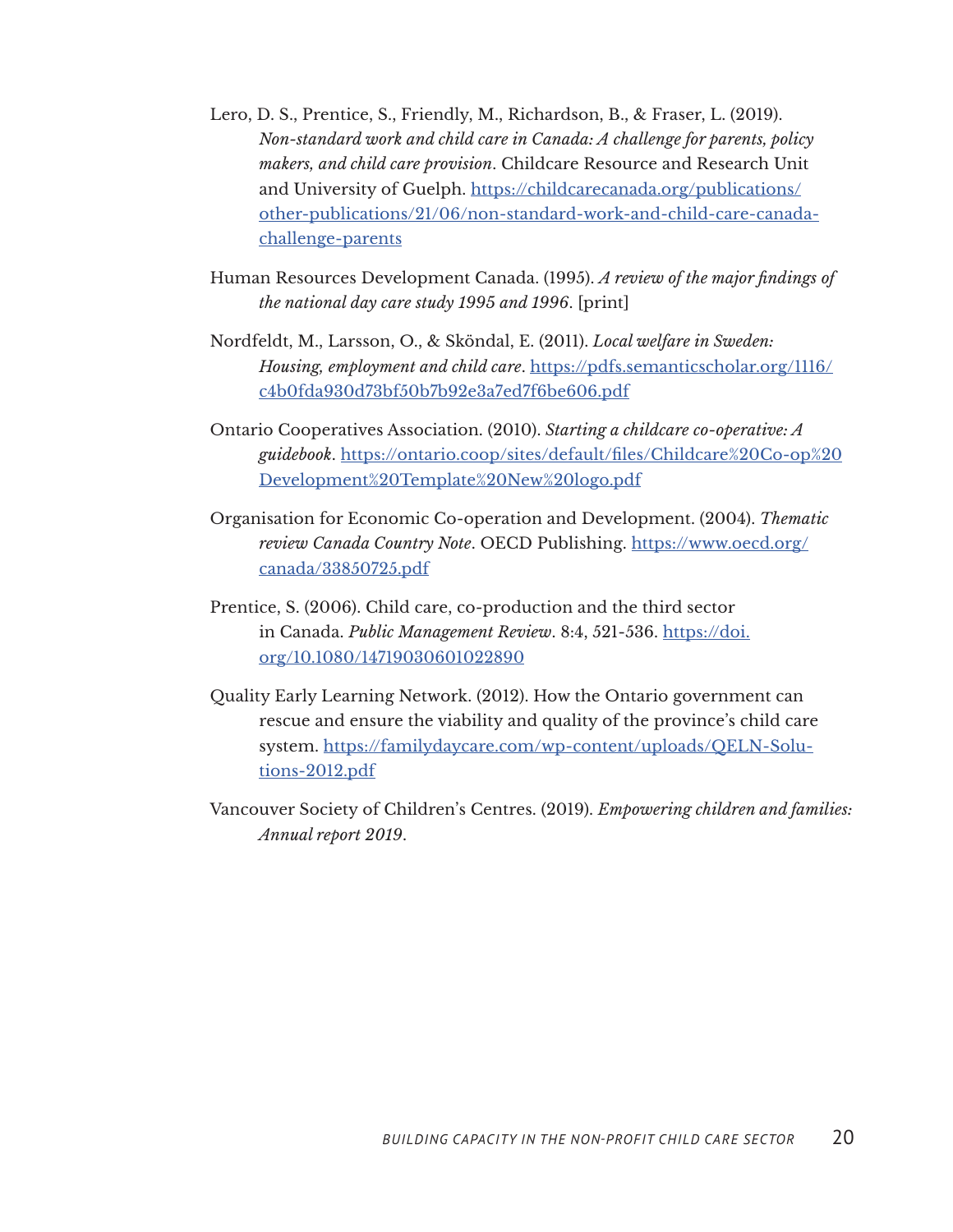

#### **[childcarecanada.org](https://childcarecanada.org)**

Childcare Resource and Research Unit. February 2022. ISBN: 978-1-896051-77-2

## **Library and Archives Canada Cataloguing in Publication**

*Moving from private to public processes: A series on creating child care in Canada*

1. Child care services—government policy—Canada; 2. Early childhood education—government policy—Canada; 3. Friendly, Martha; 4. Beach, Jane; 5. Vickerson, Rachel; 6. Mohamed, Sophia; 7. Rothman, Laurel; 8. Young, Carol Ann; 9. Childcare Resource and Research Unit.

This work is licensed under the Creative Commons Attribution-Non-Commercial-NoDerivatives 4.0 International (CC BY-NC-ND 4.0) License. To view a copy of this license, visit https://creativecommons. org/licenses/by-nc-nd/4.0/

This report is fully downloadable. Sections may be freely reproduced for educational, scholarly and not-for-profit purposes if they are limited in length and fully cited. Permission to reproduce longer sections or for commercial publications should be sought in writing from the Childcare Resource and Research Unit.

#### **CITATION**

Childcare Resource and Research Unit. (2022). Building capacity in the non-profit child care sector. In Childcare Resource and Research Unit, *Moving from private to public processes: A series on creating child care in Canada*.